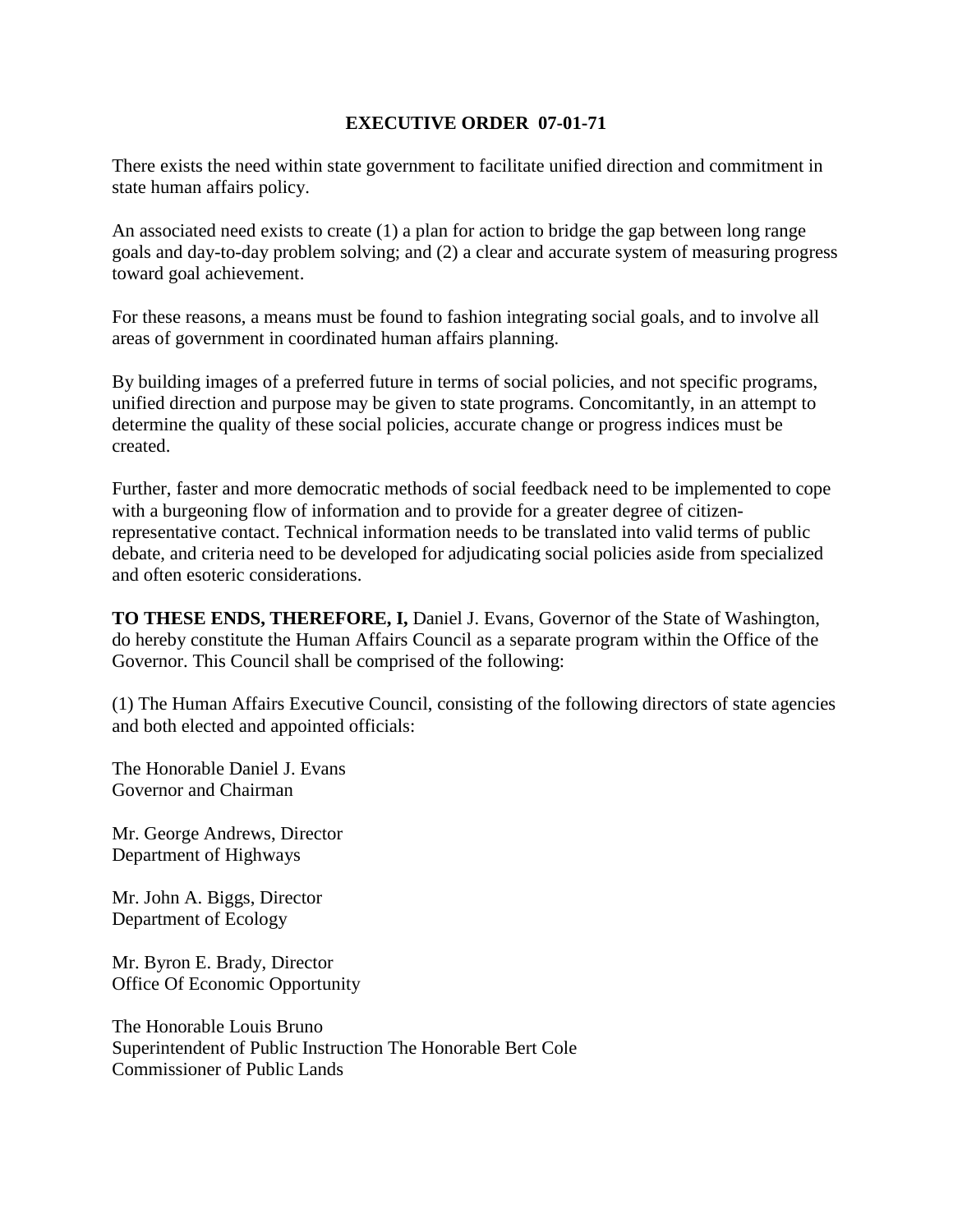Mr. Alfred Cowles, Executive Secretary Washington State Human Rights Commission

Mrs. Maxine Daly, Commissioner Department of Employment Security Mr. James M. Dolliver Administrative Assistant to the Governor

Mr. James Furman, Executive Coordinator Council on Higher Education

The Honorable Slade Gorton Attorney General

Mr. Richard W. Hemstad Legal Assistant to the Governor

Mr. Walter C. Howe, Jr., Director Office of Program Planning and Fiscal Management

Mr. William Jacobs, Director Department of Labor and Industries

The Honorable A. Ludlow Kramer Secretary of State

George Kinnear, Director Department of Revenue

Mr. Donald Moos, Director Department of Agriculture

Mr. John C. Mundt, Director State Board for Community College Education

Dr. Richard H. Slavin, Director Planning and Community Affairs Agency Mr. Sidney E. Smith, Secretary Department of Social and Health Services

Mr. Daniel B. Ward, Director Department of Commerce and Economic Development

This cabinet group will concern itself with integrated social planning on a statewide basis, and will advise the Governor and the legislature with regard to policy recommendations;

(2) The Human Affairs Citizen Advisory Council, representing both specific geographical localities and social units (business and industry, labor, churches intellectual communities, the